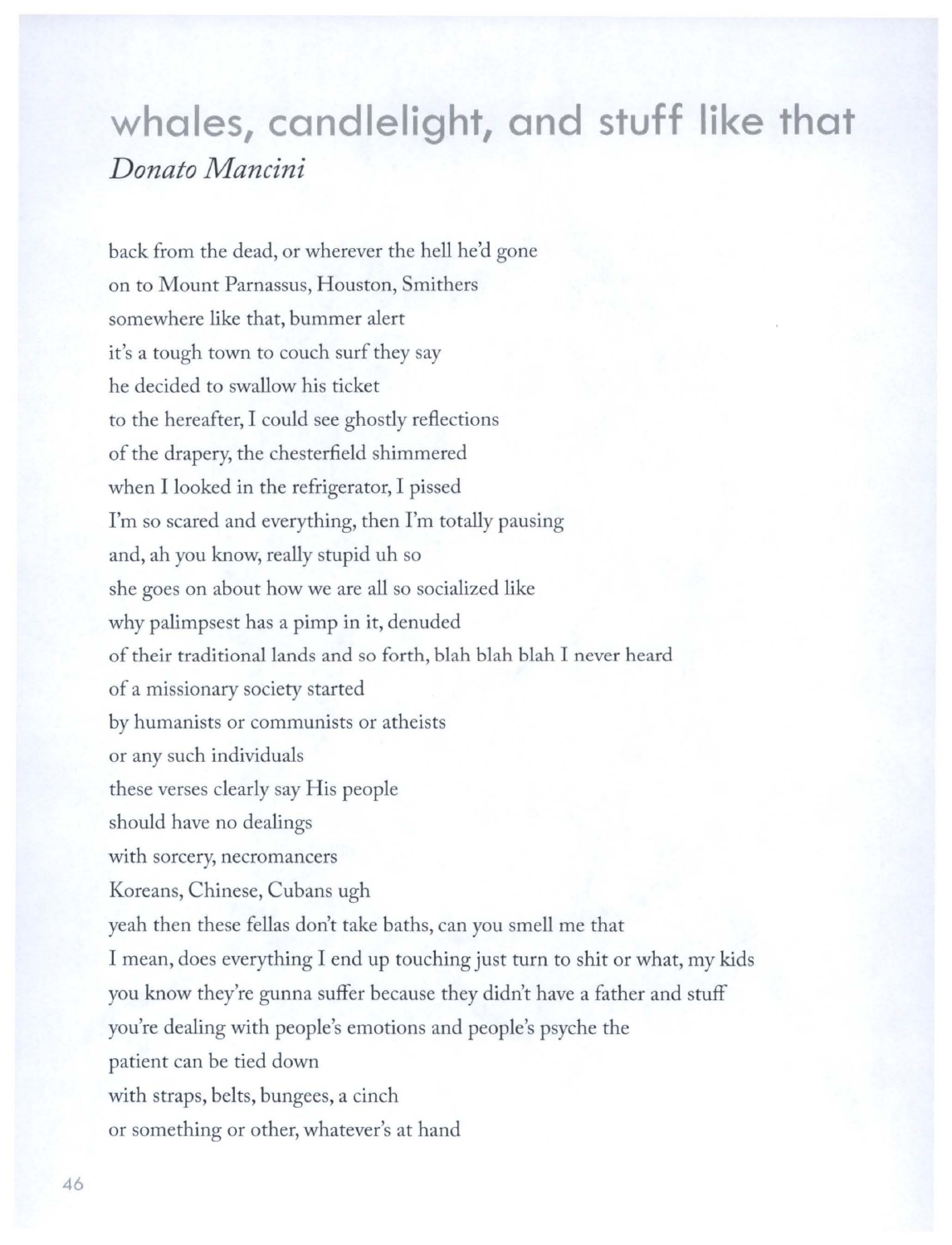fast food joints and hospitals, you name it could they *not* make a teardrop, I don't know one recent study examined how long people watching *Mr. Bean at the Dentist* were able to keep one hand immersed in ice-cold water milk was used though for the close-up of his innards, along with pasta and glass marbles after you find out it starts to look like it it was like a Friday night kinda anger, pain, alcoholism, sexual arousal, take your pick I was just lying there and crap, like with my face to the wall he slams me into the concrete the stun effect, hallucinations, hysteria in this world, more specifically there's murder, rape, abuse, suicide, abortion, human sacrifice everybody else's fame, please, on Earth I just remember crying about being sad lactive sickness, need, heartache, this and that blood with cream in it, mentions too, there was the loneliness when I didn't have an assistant, a wardrobe girl or anyone, I suppose French is the language of love and stuff evil is pain and war you know conscience, horror, despair all the dismal scenes of woe, no faith in counsellors, social workers, psychiatrists, psychologists, so on all gated communities even have a quiz to see if you're a child molester, a spazz or pyromaniac or anything so-and-whomsoever says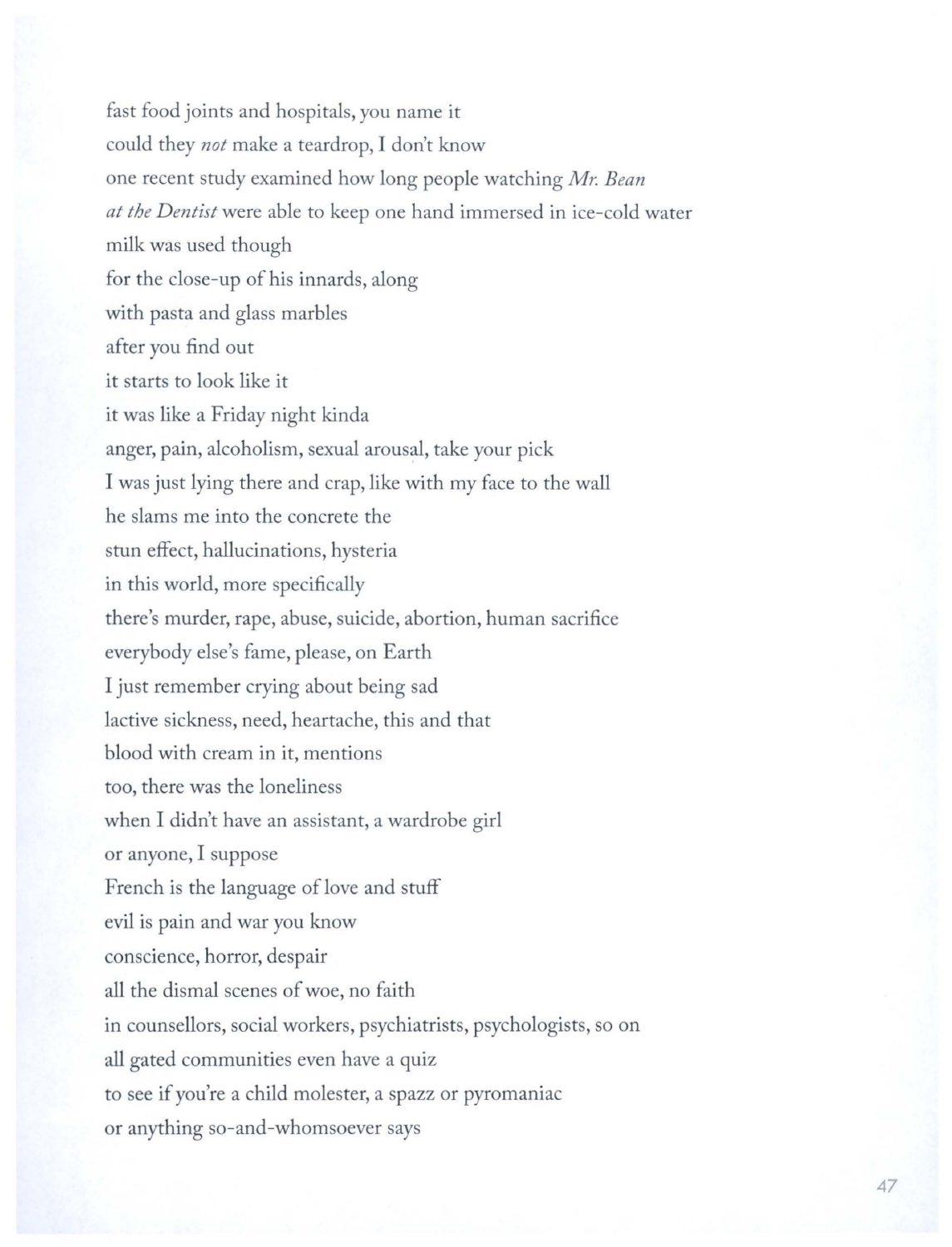distress should never be taken superficially or reckoned with summarily as a lack, of misery or whatnot sundry apparitions warning karma's in every bad thing coming your way bub including any victim status, natural devastation, ill health people always believed lonely and desolate places haunted by devils sad, strange, risky-you get it the human foot of clay walks incautious, all that dross if only the world would *fuck* in times of stress, trauma, crush the death-bed of hope is the cradle of despair, all the rest when the motor's running, keep your fingers, hair, worry beads, everything else out of the mechanism, a storyful of dark satanic peasants, howling winds and pigs' bladders yes, your father was murdered by your uncle or something or whatever or me look, I had work to do, defining myself as a painter an *Eggs* 'N' *Things* sign, prestige and so on just remember when you worked in the pits factories, slums, and apartment houses, sawdust flour bread with artificially coloured marmalade now first they'll tease 'em, then they'll try to say they stink like, the guano miners eventually turned the mummy's remains over to an agent for the Smithsonian then they disappeared from history, extract, prick the shoulders or any part with needles, squeeze for quotes made trivial, rivers swapped for trinkets, tortured in various ways